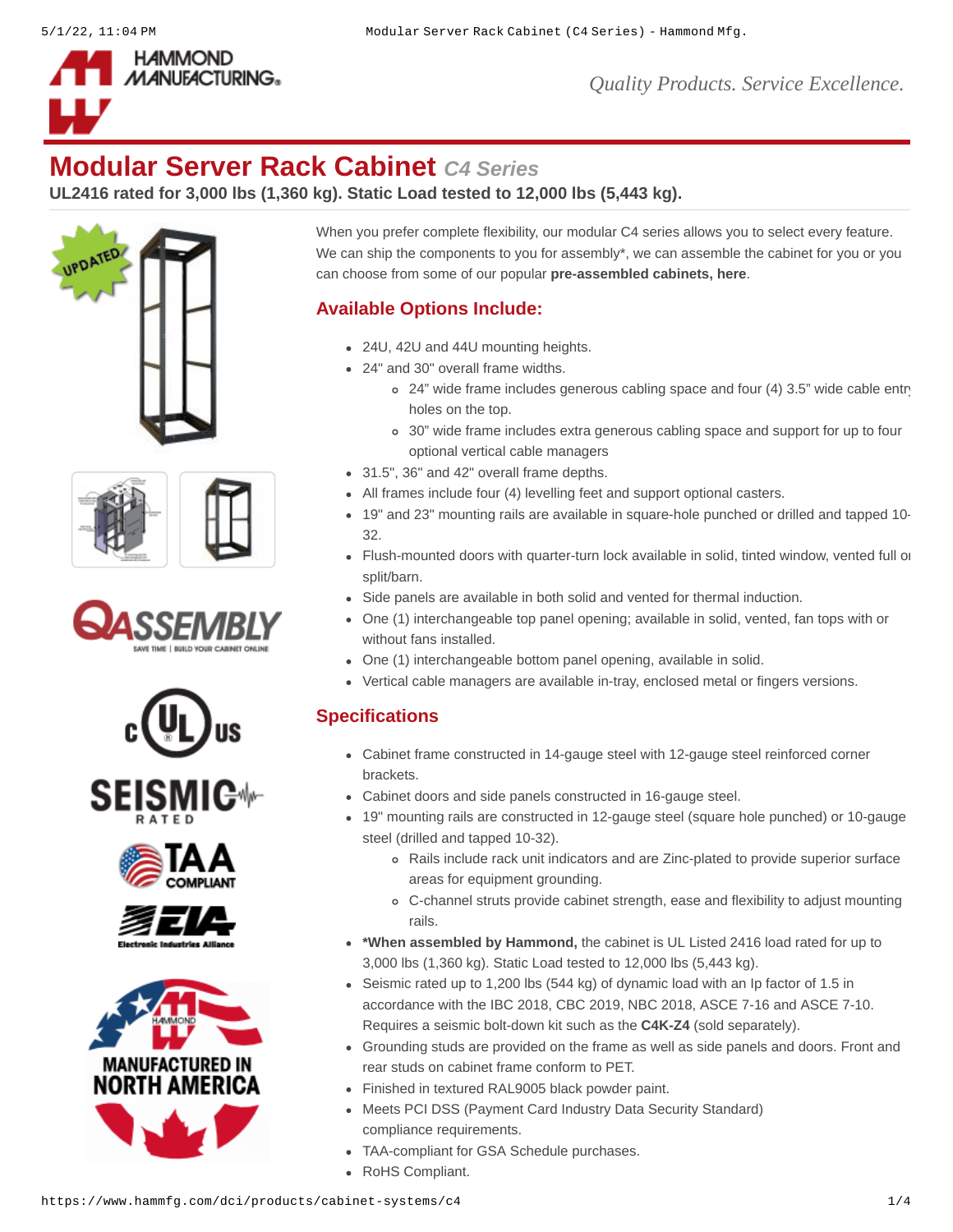

5/1/22, 11:04 PM Modular Server Rack Cabinet (C4 Series) - Hammond Mfg.

Manufactured in North America within an ISO 9001:2015 certified facility.



**[Click here to view our Pre-Assembled](https://www.hammfg.com/product/c4rr) C4RR Cabinet Series.**

### **Accessories**

- $\sim$
- [Open Frame Rack and Rack Cabinet](https://www.hammfg.com/dci/products/accessories/gkit?referer=195&itm_type=accessory)  $\bullet$ Joining Kit
- 
- 
- [Sliding Keyboard Shelf](https://www.hammfg.com/dci/products/accessories/raks?referer=195&itm_type=accessory) **[Rack Unit Label](https://www.hammfg.com/dci/products/accessories/rulbk?referer=195&itm_type=accessory) Rack Unit Label**
- [Adjustable Depth Cable Manager](https://www.hammfg.com/dci/products/accessories/rdcm?referer=195&itm_type=accessory) **Cable Strip Strip 6 and Adduct Accing Strip** 6 and [Horizontal Lacing Strip](https://www.hammfg.com/dci/products/accessories/hcm?referer=195&itm_type=accessory)
- 
- 
- 
- [Vertical Cable Manager with Door](https://www.hammfg.com/dci/products/accessories/c4vcm?referer=195&itm_type=accessory) [PDUs and Outlet Strips](https://www.hammfg.com/electronics/outlet-strips?referer=195&itm_type=accessory)
- 
- 
- [Bolt Down Kit](https://www.hammfg.com/dci/products/accessories/boltdown?referer=195&itm_type=accessory)
- [Cabinet Top Panels](https://www.hammfg.com/dci/products/accessories/top-panels?referer=195&itm_type=accessory) **[Side Panel Locking Kit](https://www.hammfg.com/dci/products/accessories/cspqtrl?referer=195&itm_type=accessory)** 
	- [Cabinet Door Replacement Lock](https://www.hammfg.com/dci/products/accessories/cdqtrl?referer=195&itm_type=accessory)  $\bullet$
- [Universal Rack Shelf](https://www.hammfg.com/dci/products/accessories/ras?referer=195&itm_type=accessory) **Rack Americ Access 1998** [Rack Mount Locking Storage Drawer](https://www.hammfg.com/dci/products/accessories/rdrw?referer=195&itm_type=accessory)
	- [Adjustable Depth Shelf](https://www.hammfg.com/dci/products/accessories/ads?referer=195&itm_type=accessory) **[Four Post Mounting Sliding Shelf](https://www.hammfg.com/dci/products/accessories/rsus?referer=195&itm_type=accessory)** 
		-
		-
	- [Horizontal Ring Cable Manager](https://www.hammfg.com/dci/products/accessories/pcmbs?referer=195&itm_type=accessory) **Cable [Horizontal Steel Finger Cable Manager](https://www.hammfg.com/dci/products/accessories/pcmds?referer=195&itm_type=accessory)**
	- [Cable Management Arm](https://www.hammfg.com/dci/products/accessories/cguide?referer=195&itm_type=accessory) **[Horizontal Hinged Cable Manager](https://www.hammfg.com/dci/products/accessories/pcmdd?referer=195&itm_type=accessory)**
	- [Vertical Cable Tray](https://www.hammfg.com/dci/products/accessories/vct?referer=195&itm_type=accessory) [Vertical Finger Cable Manager with Door](https://www.hammfg.com/dci/products/accessories/c4vfm?referer=195&itm_type=accessory)
		-
	- [Rack Panels](https://www.hammfg.com/dci/products/accessories/panels?referer=195&itm_type=accessory) **[Grounding & Bonding](https://www.hammfg.com/dci/products/accessories/grounding?referer=195&itm_type=accessory)**
	- [Mounting Hardware](https://www.hammfg.com/dci/products/accessories/mounting-hardware?referer=195&itm_type=accessory) **[Rack and Cabinet Caster Set](https://www.hammfg.com/dci/products/accessories/1425b?referer=195&itm_type=accessory)**

### **C4 Open Frames and Rail Options**

|                   | <b>Overall Dimensions</b> |       | Rack        | <b>Usable Mounting Dimensions</b> |        | 19" Rack Rails (Pairs) |                          | 23" Rack Rails (Pairs) |                          |                    |
|-------------------|---------------------------|-------|-------------|-----------------------------------|--------|------------------------|--------------------------|------------------------|--------------------------|--------------------|
| <b>I</b> Part No. | Height Width              |       | Depth Units |                                   | Height | Depth                  | Tapped 10-32             | <b>Square Hole</b>     | Tapped 10-32             | <b>Square Hole</b> |
| C4F244231BK1      | 48.58                     | 24.00 | 31.50       | 24U                               | 42.00  | 29.50                  |                          | C4PR2442SZPL           |                          |                    |
| C4F244236BK1      | 48.58                     | 24.00 | 36.00       | 24U                               | 42.00  | 34.00                  | $\overline{\phantom{a}}$ | C4PR2442SZPL           | $\overline{\phantom{a}}$ |                    |
| C4F244242BK1      | 48.58                     | 24.00 | 42.00       | 24U                               | 42.00  | 40.00                  |                          | C4PR2442SZPL           |                          |                    |
| C4F247331BK1      | 80.08                     | 24.00 | 31.50       | 42U                               | 73.00  | 29.50                  | C4PR2473TZPL             | C4PR2473SZPL           |                          |                    |
| C4F247336BK1      | 80.08                     | 24.00 | 36.00       | 42U                               | 73.00  | 34.00                  | C4PR2473TZPL             | C4PR2473SZPL           | $\overline{\phantom{0}}$ |                    |
| C4F247342BK1      | 80.08                     | 24.00 | 42.00       | 42U                               | 73.00  | 40.00                  | C4PR2473TZPL             | C4PR2473SZPL           | $\overline{\phantom{a}}$ |                    |
| C4F247731BK1      | 83.58                     | 24.00 | 31.50       | 44U                               | 77.00  | 29.50                  | C4PR2477TZPL             | C4PR2477SZPL           |                          |                    |
| C4F247736BK1      | 83.58                     | 24.00 | 36.00       | 44U                               | 77.00  | 34.00                  | C4PR2477TZPL             | C4PR2477SZPL           | $\overline{\phantom{a}}$ |                    |
| C4F247742BK1      | 83.58                     | 24.00 | 42.00       | 44U                               | 77.00  | 40.00                  | C4PR2477TZPL             | C4PR2477SZPL           | $\overline{\phantom{a}}$ |                    |
| C4F307731BK1      | 83.58                     | 30.00 | 31.50       | 44U                               | 77.00  | 29.50                  | C4PR77TZPL               | C4PR77SZPL             | C4PR7723TZPL             | C4PR7723SZPL       |
| C4F307736BK1      | 83.58                     | 30.00 | 36.00       | 44U                               | 77.00  | 34.00                  | C4PR77TZPL               | C4PR77SZPL             | C4PR7723TZPL             | C4PR7723SZPL       |
| C4F307742BK1      | 83.58                     | 30.00 | 42.00       | 44U                               | 77.00  | 40.00                  | C4PR77TZPL               | C4PR77SZPL             | C4PR7723TZPL             | C4PR7723SZPL       |

Overall height includes leveling feet. Note that mounting rails are not included with the frame.

### **C4 Doors (Hinged on Left)**

| <b>IPart No.</b>  | Part No.            | Part No.     | Part No.                      | Use with Cabinet  |       |
|-------------------|---------------------|--------------|-------------------------------|-------------------|-------|
| <b>Solid Door</b> | <b>Acrylic Door</b> | Perforated   | <b>Perforated Split Doors</b> | <b>Rack Units</b> | Width |
| C4DF2442SBK1      | C4DF2442PBK1        | C4DF2442VBK1 | C4BD2442VBK1                  | 24U               | 24.00 |
| C4DF2473SBK1      | C4DF2473PBK1        | C4DF2473VBK1 | C4BD2473VBK1                  | 42U               | 24.00 |
| IC4DF2477SBK1     | C4DF2477PBK1        | C4DF2477VBK1 | C4BD2477VBK1                  | 44U               | 24.00 |
| C4DF3077SBK1      | C4DF3077PBK1        | C4DF3077VBK1 | C4BD3077VBK1                  | 44U               | 30.00 |

\*Perforated doors for both front and back of the cabinet are suggested for most server applications.

### **C4 Side Panels (Sold in Pairs)**

| Part No. | Part No. | <b>Use with Cabinet</b><br>. |
|----------|----------|------------------------------|
|----------|----------|------------------------------|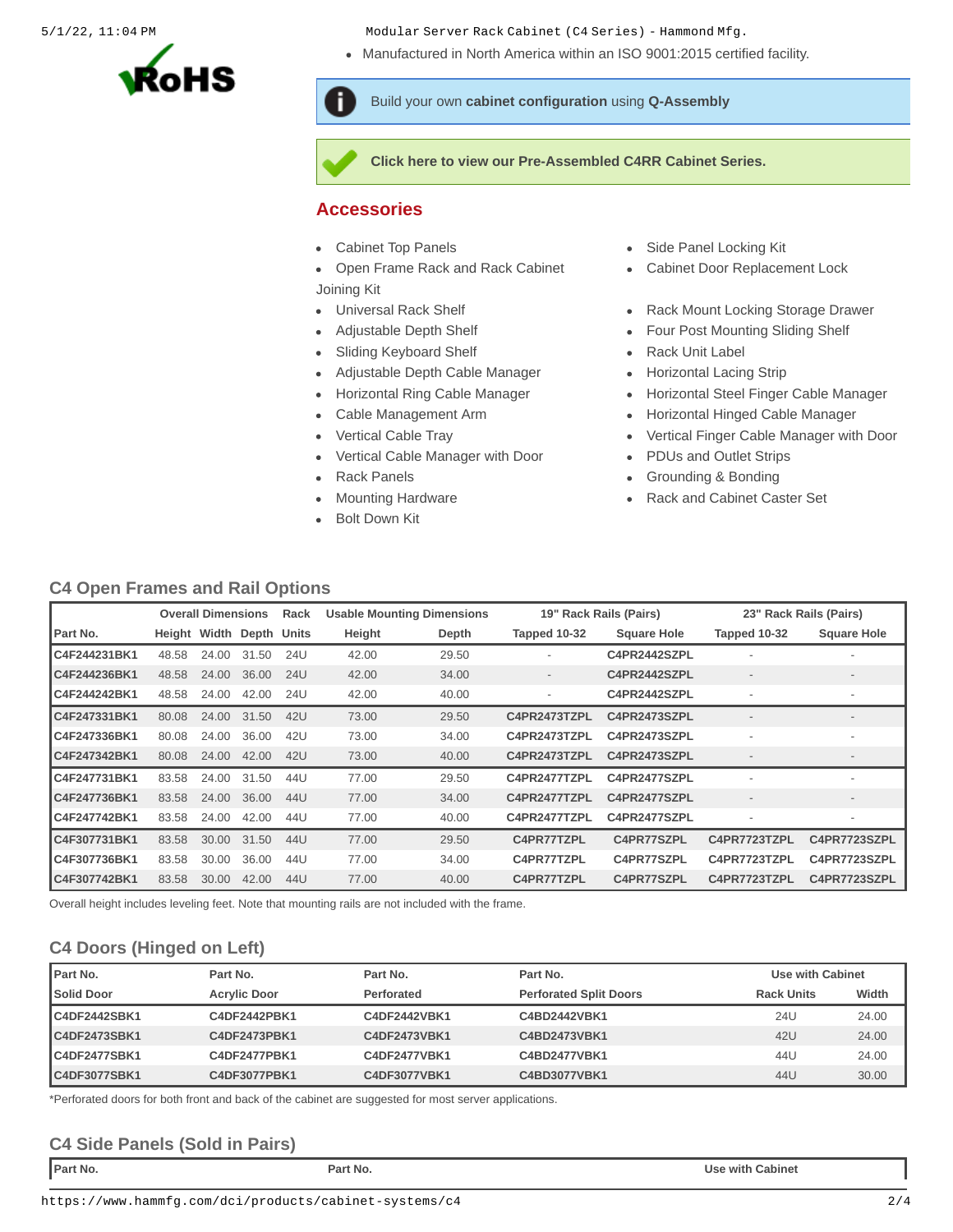5/1/22, 11:04 PM Modular Server Rack Cabinet (C4 Series) - Hammond Mfg.

| <b>ParidNo.</b> | Panterb.     | Rack Unitse with Cabinet | Depth |
|-----------------|--------------|--------------------------|-------|
| Solid           | Vented       | <b>Rack Units</b>        | Depth |
| C4SP4231SBK1    | C4SP4231VBK1 | 24U                      | 31.50 |
| C4SP4236SBK1    | C4SP4236VBK1 | 24U                      | 36.00 |
| IC4SP4242SBK1   | C4SP4242VBK1 | 24U                      | 42.00 |
| C4SP7331SBK1    | C4SP7331VBK1 | 42U                      | 31.50 |
| C4SP7336SBK1    | C4SP7336VBK1 | 42U                      | 36.00 |
| C4SP7342SBK1    | C4SP7342VBK1 | 42U                      | 42.00 |
| C4SP7731SBK1    | C4SP7731VBK1 | 44U                      | 31.50 |
| C4SP7736SBK1    | C4SP7736VBK1 | 44U                      | 36.00 |
| IC4SP7742SBK1   | C4SP7742VBK1 | 44U                      | 42.00 |

## **C4 Top Panels**

|                    |                  |                    |                     | Part No.               | Part No.                  |       |                  |
|--------------------|------------------|--------------------|---------------------|------------------------|---------------------------|-------|------------------|
|                    |                  | Part No.           |                     | Four (4) 4.7"          | One (1) 10"               |       |                  |
| Part No.           | Part No.         | Fan Cutout/        | Part No.            | 100CFM Fans            | 550 CFM Fan               |       |                  |
| <b>Solid</b>       | Vented           | <b>Cable Entry</b> | <b>Fan Vents</b>    | <b>With Thermostat</b> | <b>Without Thermostat</b> |       | Use with Cabinet |
| Top Panel          | <b>Top Panel</b> | <b>Top Panel</b>   | <b>Top Panel</b>    | <b>Top Panel</b>       | <b>Top Panel</b>          | Width | Depth            |
| <b>C2T1923SBK1</b> | C2T1923VBK1      | C2T1923FBK1        | C2T1923VFBK1        | C2T1923F4TBK1          | C2T1923F10BK1             | 24.00 | 31.50            |
| C2T1931SBK1        | C2T1931VBK1      | C2T1931FBK1        | C2T1931VFBK1        | C2T1931F4TBK1          | C2T1931F10BK1             | 24.00 | 36.00            |
| C2T1936SBK1        | C2T1936VBK1      | C2T1936FBK1        | C2T1936VFBK1        | C2T1936F4TBK1          | C2T1936F10BK1             | 24.00 | 42.00            |
| C2T2423SBK1        | C2T2423VBK1      | C2T2423FBK1        | <b>C2T2423VFBK1</b> | C2T2423F4TBK1          | C2T2423F10BK1             | 30.00 | 31.50            |
| C2T2431SBK1        | C2T2431VBK1      | C2T2431FBK1        | C2T2431VFBK1        | C2T2431F4TBK1          | C2T2431F10BK1             | 30.00 | 36.00            |
| C2T2436SBK1        | C2T2436VBK1      | C2T2436FBK1        | C2T2436VFBK1        | C2T2436F4TBK1          | C2T2436F10BK1             | 30.00 | 42.00            |

## **C4 Bottom Panel**

|             |       | Use with Cabinet |
|-------------|-------|------------------|
| Part No.    | Width | Depth            |
| C4B2431SBK1 | 24.00 | 31.50            |
| C4B2436SBK1 | 24.00 | 36.00            |
| C4B2442SBK1 | 24.00 | 42.00            |
| C4B3031SBK1 | 30.00 | 31.50            |
| C4B3036SBK1 | 30.00 | 36.00            |
| C4B3042SBK1 | 30.00 | 42.00            |

## **C4 Vertical Cable Manager**

|                   |                                     |                                       | <b>Finger Manager</b>              | Use with Cabinet  |       |
|-------------------|-------------------------------------|---------------------------------------|------------------------------------|-------------------|-------|
| <b>Cable Trav</b> | Cable Tray with Tooless PDU Bracket | <b>Metal Manager with Hinged Door</b> | (30" wide version comes with door) | <b>Rack Units</b> | Width |
| <b>VCT42</b>      | -                                   |                                       |                                    | 24U               | 24.00 |
| <b>VCT73</b>      | VCTPDU73                            |                                       | C4VFM42UBK                         | 42U               | 24.00 |
| <b>VCT77</b>      | VCTPDU77                            | $\overline{\phantom{a}}$              | C4VFM44UBK                         | 44U               | 24.00 |
| <b>VCT42</b>      | $\overline{\phantom{a}}$            |                                       |                                    | 24U               | 30.00 |
| VCT73             | VCTPDU73                            |                                       | C4VFMC3042UBK                      | 42U               | 30.00 |
| <b>VCT77</b>      | VCTPDU77                            | C4VCM77BK1                            | C4VFMC3044UBK                      | 44U               | 30.00 |

# **C4 Right-Hand Hinge**

| Part No. | <b>HINGE</b><br>CAR |
|----------|---------------------|
|          |                     |

# **Split Door Retrofit Kit**

**Part No. [SDRK](https://www.hammfg.com/part/SDRK?referer=195)** 

*Data subject to change without notice*

© 2022. Hammond Manufacturing Ltd. All rights reserved.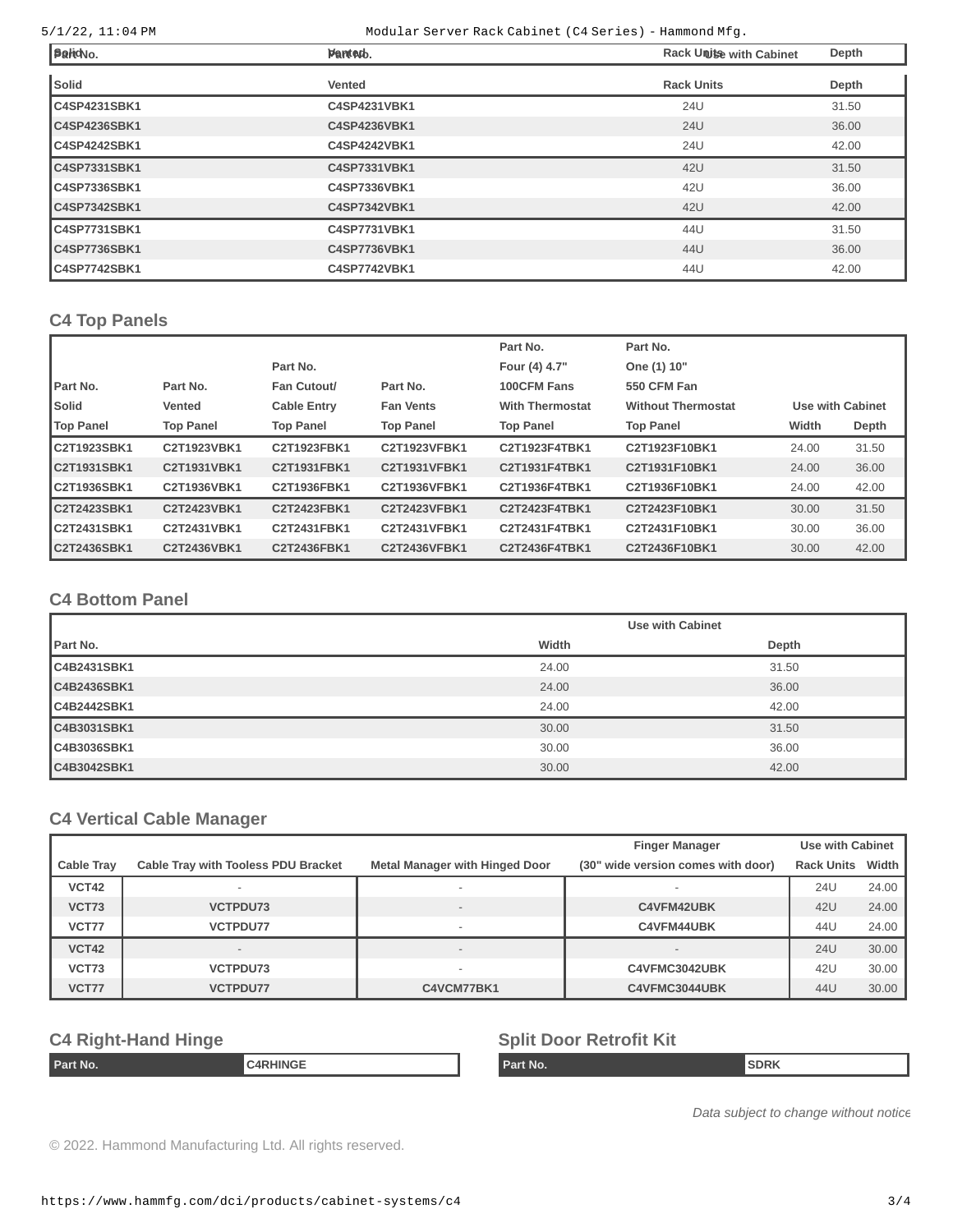5/1/22, 11:04 PM Modular Server Rack Cabinet (C4 Series) - Hammond Mfg.